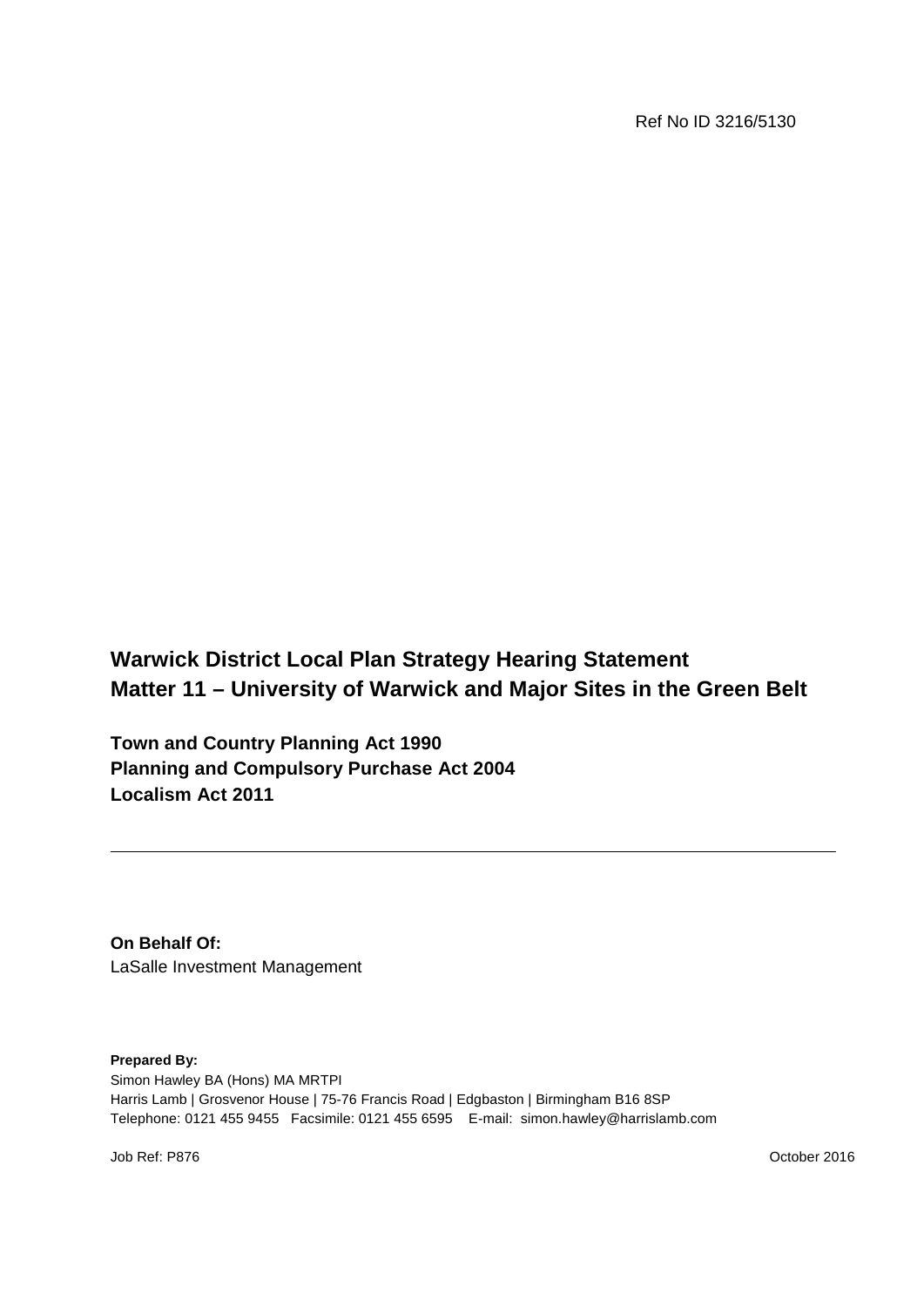**Warwick District Council Local Plan Strategy Hearing Statement** 

**Matter 11 – University of Warwick and Major Sites in the Green Belt**

**LaSalle Investment Management** 

**Main Contributors Simon Hawley BA (Hons) MA MRTPI**

**\_\_\_\_\_\_\_\_\_\_\_\_\_\_\_\_\_\_\_\_\_\_\_\_\_\_\_\_\_\_\_**

**\_\_\_\_\_\_\_\_\_\_\_\_\_\_\_\_\_\_\_\_\_\_\_\_\_\_\_\_\_\_\_**

**Issued By**

**Signature………………………………**

**Print Name…………………………….**

**Date…………………………………….**

**\_\_\_\_\_\_\_\_\_\_\_\_\_\_\_\_\_\_\_\_\_\_\_\_\_\_\_\_\_\_\_**

**Approved By**

**Signature………………………………**

**Print Name…………………………….**

**Date……………………………………**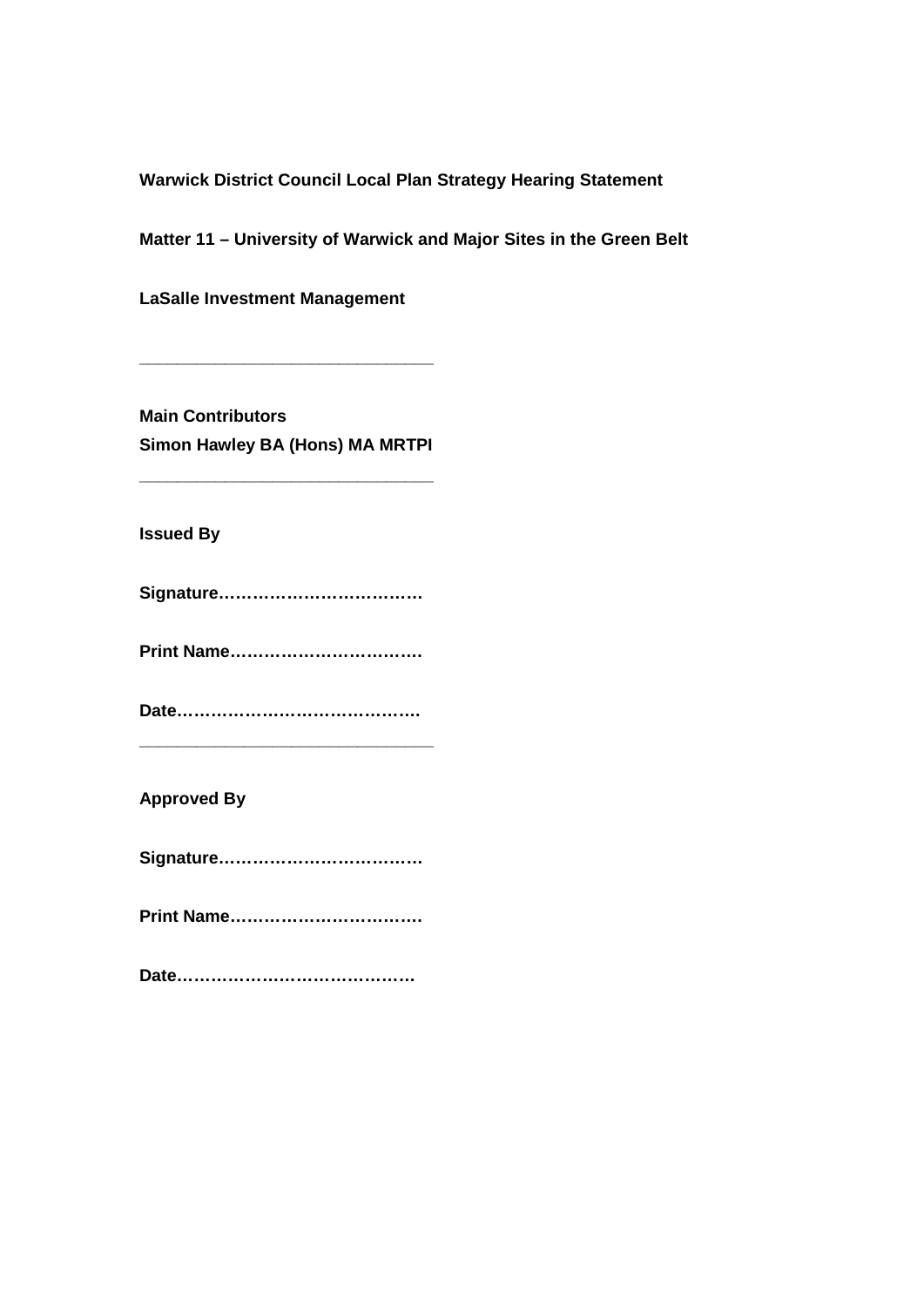#### **1.0 Matter 11 – University of Warwick and Major Sites in the Green Belt**

1.1 This Hearing Statement has been prepared by Harris Lamb Property Consultants (HLPC) on behalf of LaSalle Investment Management (LIM). LIM control Stoneleigh Park, one of the largest employment sites in the District.

#### **Issue:**

*Whether the approach towards the University of Warwick and Major Sites in the Green Belt is justified, effective and consistent with national policy.*

#### **Policies MS1 and MS2**

## *Policy MS2 – Major Sites in the Green Belt (including Former Honiley Airfield, Stoneleigh Park and Stoneleigh Business Park)*

# *7) Should the policy be more positive/definitive about the prospects of development on the specific sites concerned?*

- 1.2 Yes. There is a disconnect between the approach and development aspirations for the Major Sites in the Green Belt set out by Policy MS2 and the development objectives for these sites set out elsewhere in the Plan. There is also a tension between the policy and its supporting text.
- 1.3 The supporting text to Policy MS2 confirms that Stoneleigh Park is an established part of the rural economy both locally and nationally. It is confirmed that the Council have granted an outline masterplan planning permission that will help the site evolve into a national hub for rural and sustainability research and equine activities providing an opportunity for a clustering of businesses relating to these activities. (Planning permission reference: W/12/0766). It is advised that the long term economic plan for Stoneleigh Park is likely to bring significant economic benefits to the local area. It is also confirmed that the Council support the unique role of the Park and the delivery of a masterplan to secure its long term future. In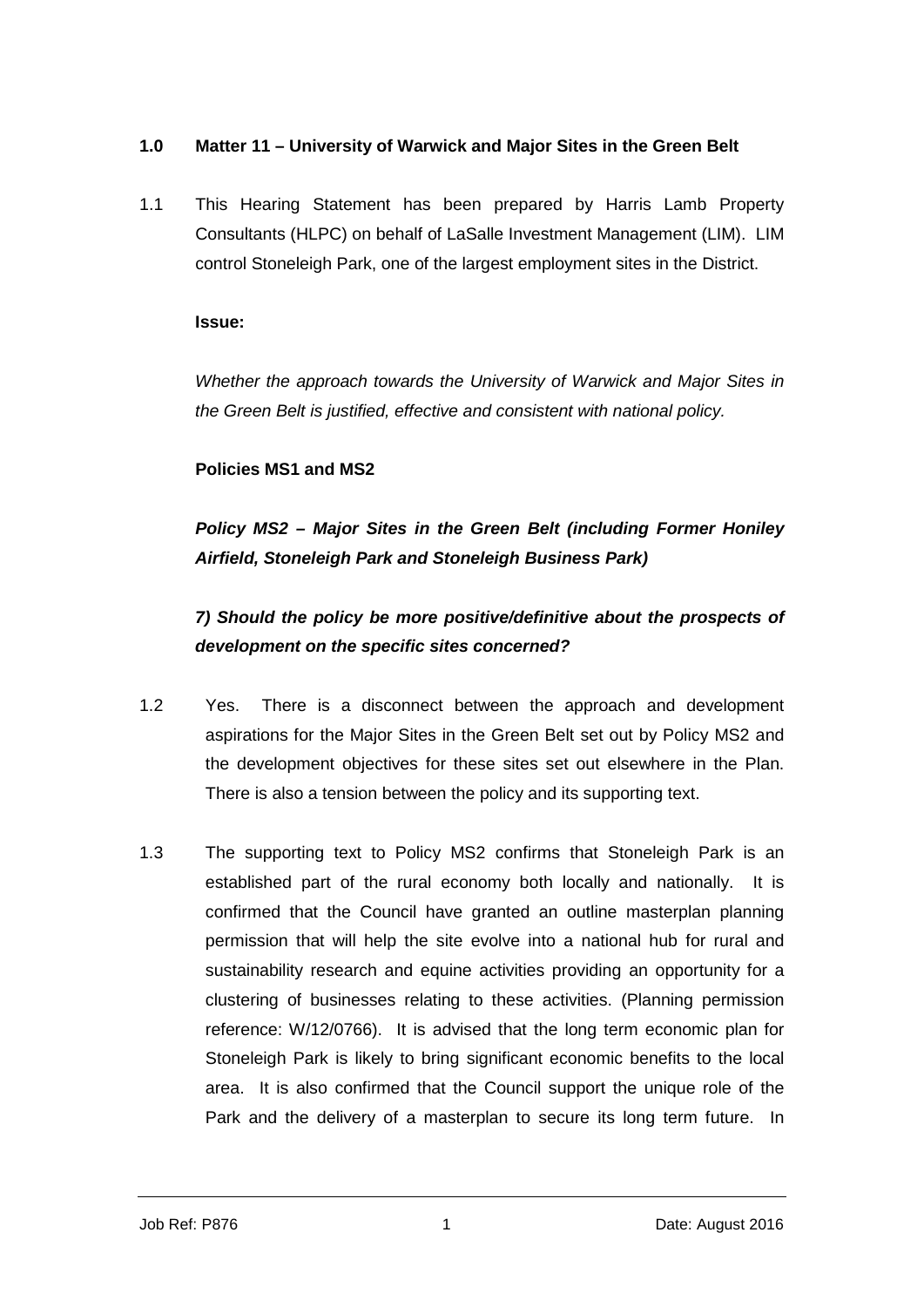

addition, it is advised that it may be necessary to revisit the masterplan for the Park during the course of the Plan period. Indeed, this is inevitable given that the emerging Plan covers the time period up to 2029 whereas Stoneleigh Park's outline masterplan planning permission W/12/0766 allows for the submission of reserved matters applications in conjunction with the permission up to 21st November 2020.

- 1.4 Proposed Policy DS8 Employment Land, requires the provision of a minimum of 66 hectares of employment land during the course of the Plan period. The table beneath paragraph 3.41 of the submission Plan identifies the existing supply of employment land that is expected to contribute towards the 66 hectare employment land requirement. Stoneleigh Park is identified within this table. The submission version of the Plan advises that Stoneleigh Park is expected to provide 5 hectares of employment land towards the overall employment requirement, albeit we understand that the Council are proposing an alteration to this table to remove the quantum of employment land provided by each site. Regardless of this, the Warwick District Employment Land Review Update report (ELR) (ECA3), which has been used to inform the overall employment land requirement and supply of existing sites, confirms at Figure 18 – Identified Land Supply for General Employment Development, that Stoneleigh Park is expected to provide 5 hectares of employment land during the Plan period.
- 1.5 There is, therefore, a clear presumption that Stoneleigh Park will play a key role in delivering additional employment land during the course of the Plan period. The emerging Plan confirms that it should provide approximately 7.6% of the total overall employment land provision during the course of the Plan period. The Council have concluded that it is appropriate to grant an outline masterplan planning permission that allows for the quantum of floorspace on site to be increased from 96,347 sq. m. to 117,332 sq. m. (approximately a 22% increase). In addition, Policy MS2's supporting text clearly outlines the Council's development aspirations for Stoneleigh Park including the recognition that the masterplan may need to be reviewed in the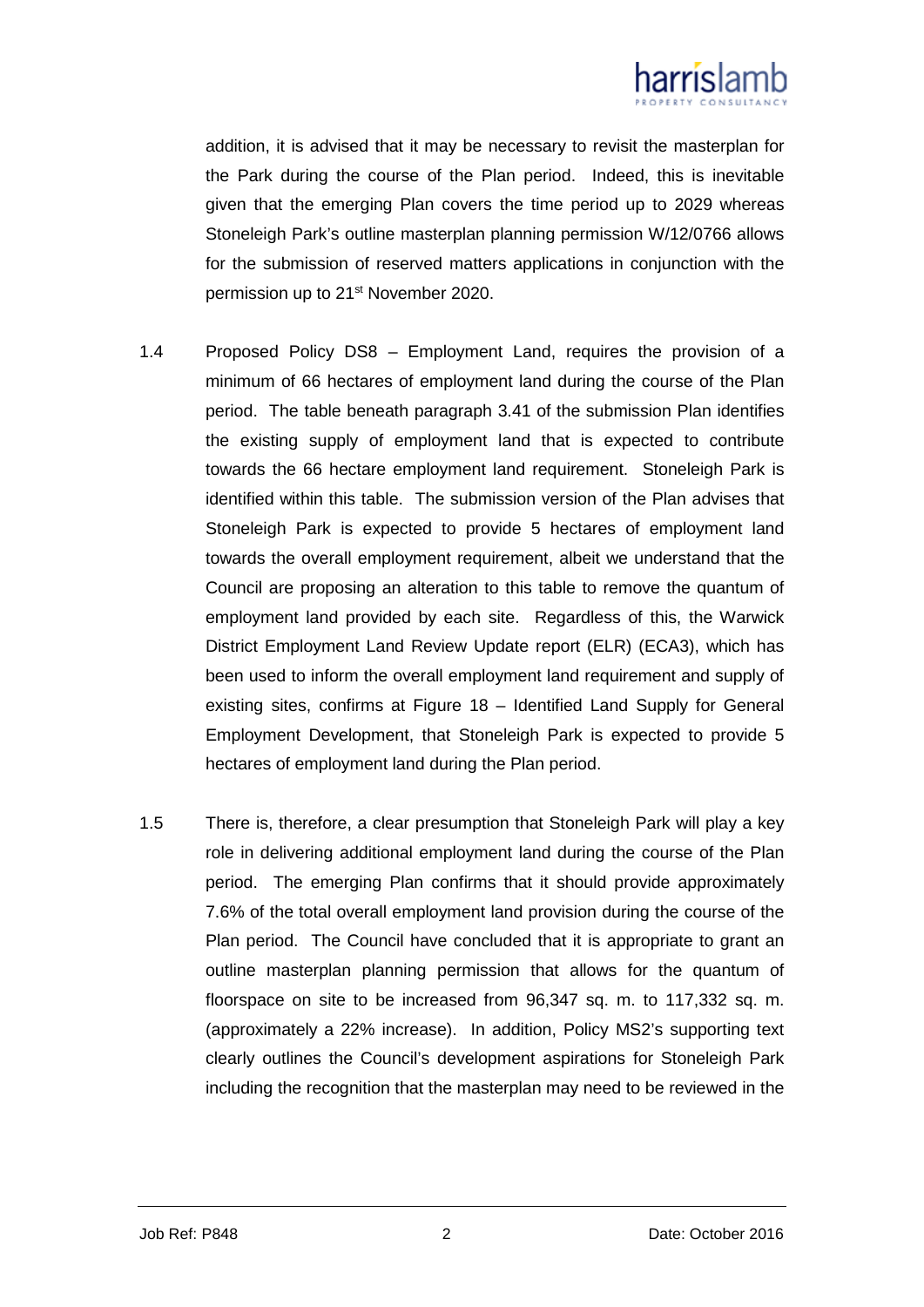

future. Despite this the guidance of Policy MS2 acts to impede, rather than support, development at Stoneleigh Park.

- 1.6 Policy MS2 effectively replicates the guidance of paragraph 89 of the Framework, indeed it could be interpreted as being more restrictive than the requirements of paragraph 89 of the Framework due to its wording.
- 1.7 The first paragraph of Policy MS2 advises that development at Major Sites in the Green Belt will be 'restricted' to the limited infilling and the redevelopment of previously developed land in accordance with the requirements of the national policy. It effectively replicates bullet point 6 of paragraph 89 of the Framework. As drafted paragraph 1 of the policy could be interpreted as seeking o prevent all other forms of development, including 'appropriate' forms of development in the Green Belt identified by the Framework due to the use of the word 'restricted'.
- 1.8 The policy then goes on to advise that in the case of the former Honiley Airfield, Stoneleigh Park and Stoneleigh Deer Park there may be very special circumstances to justify further development. This section of the policy effectively replicates paragraph 88 of the Framework that confirms that very special circumstances need to be demonstrated in order for inappropriate forms of development to be granted planning permission in the Green Belt.
- 1.9 As a consequence the first part of the policy fails to recognise the growth aspiration for the Major Sites in the Green Belt identified elsewhere in the Plan. The Plan requires 5ha of employment land to be developed at Stoneleigh Park but then puts in place a very special circumstances test for it to be delivered.
- 1.10 The third paragraph of the policy suggests that as well as passing the very special circumstances test it is also necessary for development proposals to be linked to an approved masterplan or development brief for planning permission to be granted. This approach is more restrictive than the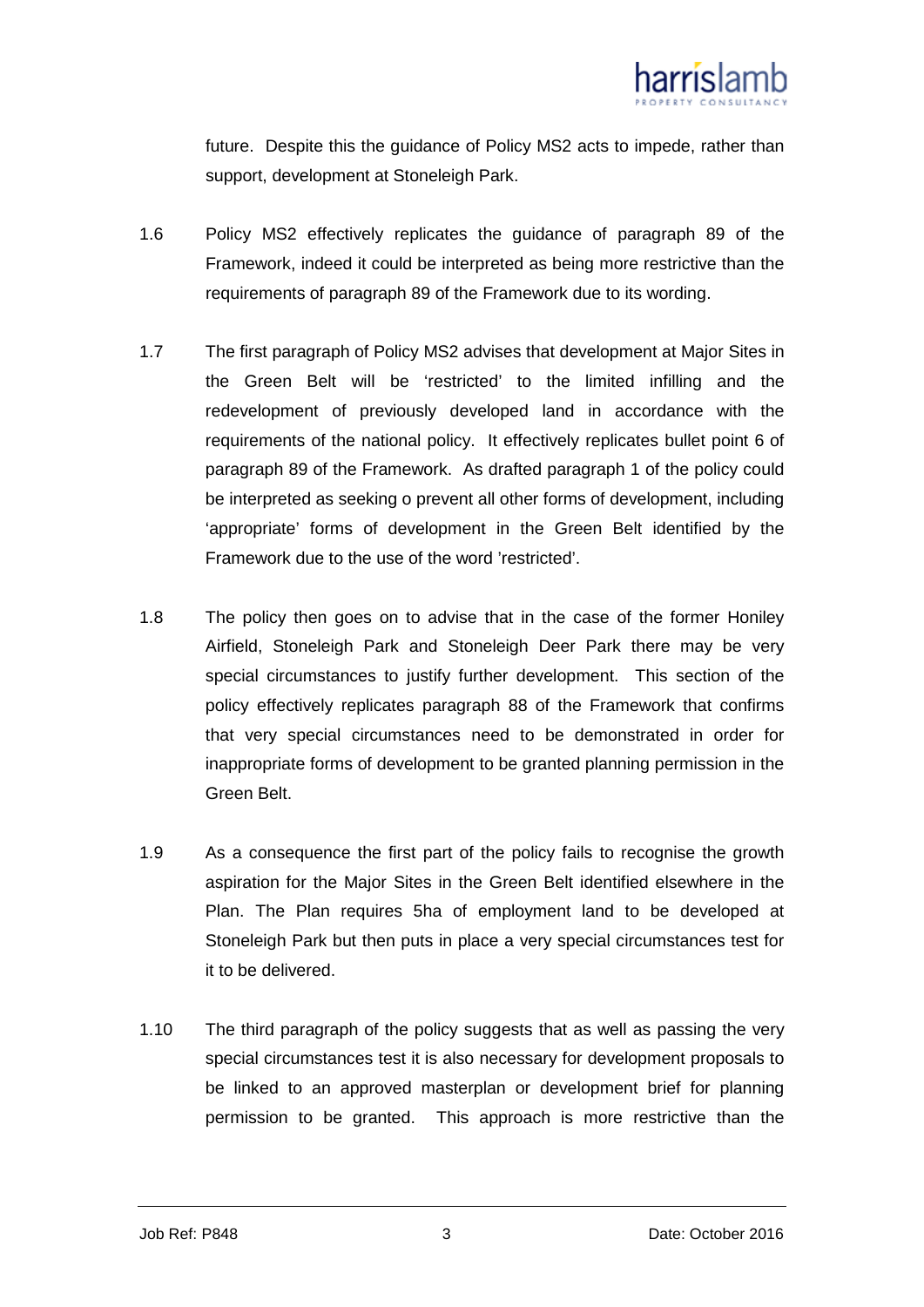

approach of the Framework as it puts in place an additional test over and above the very special circumstances test. For example, an agreed position could be reached with the local authority that very special circumstance exist to support a development. If, however, there is no masterplan or development brief in place paragraph 3 of the policy could prevent the development happening.

- 1.11 Turning to Stoneleigh Park specifically the outline masterplan planning permission time expires in 2010. That being the case during the final nine years of the plan period there will be no masterplan planning permission in place. Furthermore we are not aware of the Council having any aspirations to prepare a development brief for the site. Whilst LIM would welcome the opportunity to work with the Council on a new masterplan planning application for the latter part of the Plan period there is no real policy guidance in Policy MS2 on the forms or quantum of development that is considered acceptable in Stoneleigh Park despite the recognition elsewhere in the Plans supporting text that the Policy should provide 5 hectares of employment land during the course of the Plan period and evolved to be a national hub for rural and sustainability research and equine activities assisting with the clustering of businesses.
- 1.12 It is LIM's view that Policy MS2 should take a more positive approach to encouraging development at Stoneleigh Park in accordance with the wider aspirations for the Park set out in the remainder of the Plan. Policy MS2 should confirm that Stoneleigh Park is expected to provide 5 hectares of new employment land during the course of the Plan period as per the Plan's employment policy objectives. The supporting text regarding the Council's aspirations for development at Stoneleigh Park set out in paragraphs 3.155 through to 3.160 should be reflected in the policy itself so that it is confirmed that the Council actively support Stoneleigh Park's existing role and will assist in facilitating its development as a rural innovations science park with an emphasis on sustainability, the environment, agriculture, equine activities, forestry and rural businesses.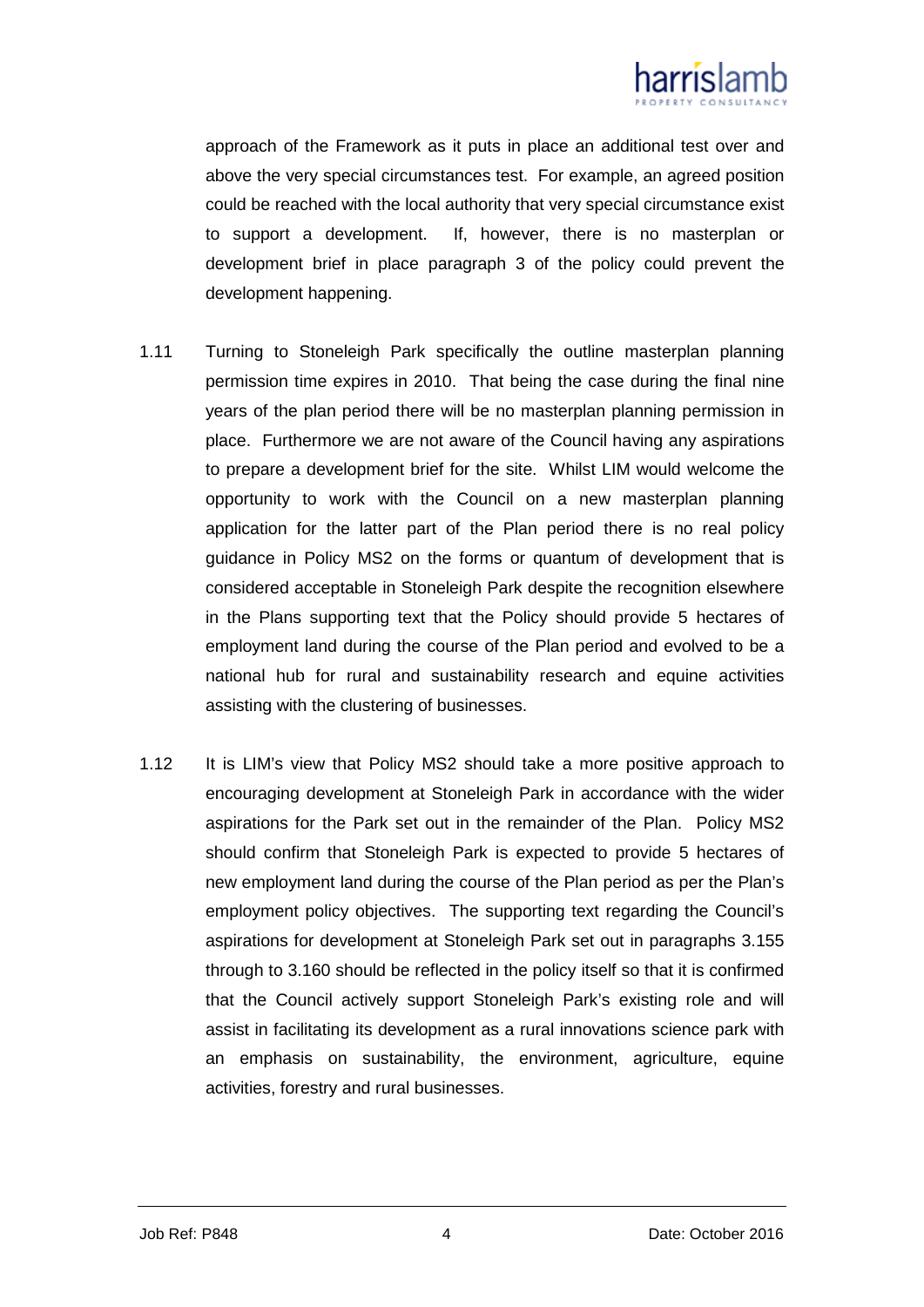

1.13 Furthermore, the policy should be worded in such a way that it facilitates the delivery of 5 hectares net new employment land at Stoneleigh Park without the need to demonstrate very special circumstances. It is our view that it is inappropriate for the Plan's employment policies to suggest that 5 hectares of new employment land should be delivered on the Park whilst Policy MS2 could be interpreted as suggesting that very special circumstances must also be demonstrated to deliver this development.

### *8) Should it be more specific about the types of development that may be acceptable?*

- 1.14 Yes. There is no policy guidance in the policy on the forms of development that the Council support at Stoneleigh Park. Whilst the policies supporting text contains a range of helpful comments regarding the Council's aspirations for additional development at Stoneleigh Park as drafted Policy MS2 does not seek to support their delivery, as referred to above. As well as advising that 5 hectares net new employment land should be delivered at Stoneleigh Park during the course of the Plan period the policy should also provide guidance on the forms of development that are considered acceptable.
- 1.15 The Plan recognises that it may be necessary to revisit the Stoneleigh Park outline masterplan planning permission during the course of the Plan period. Indeed, given that the outline masterplan planning permission time expires in 2020 this is inevitable. It is, therefore, essential that Policy MS2 includes guidance on the forms of development considered appropriate at Stoneleigh Park. Helpful guidance on this matter can be found in the masterplan planning permission where the Council have granted planning permission for the following uses:
	- The development/redevelopment and use of buildings at Stoneleigh Park to provide science, business, technology, innovation park (Use Classes B1a and B1b)
	- Equine facilities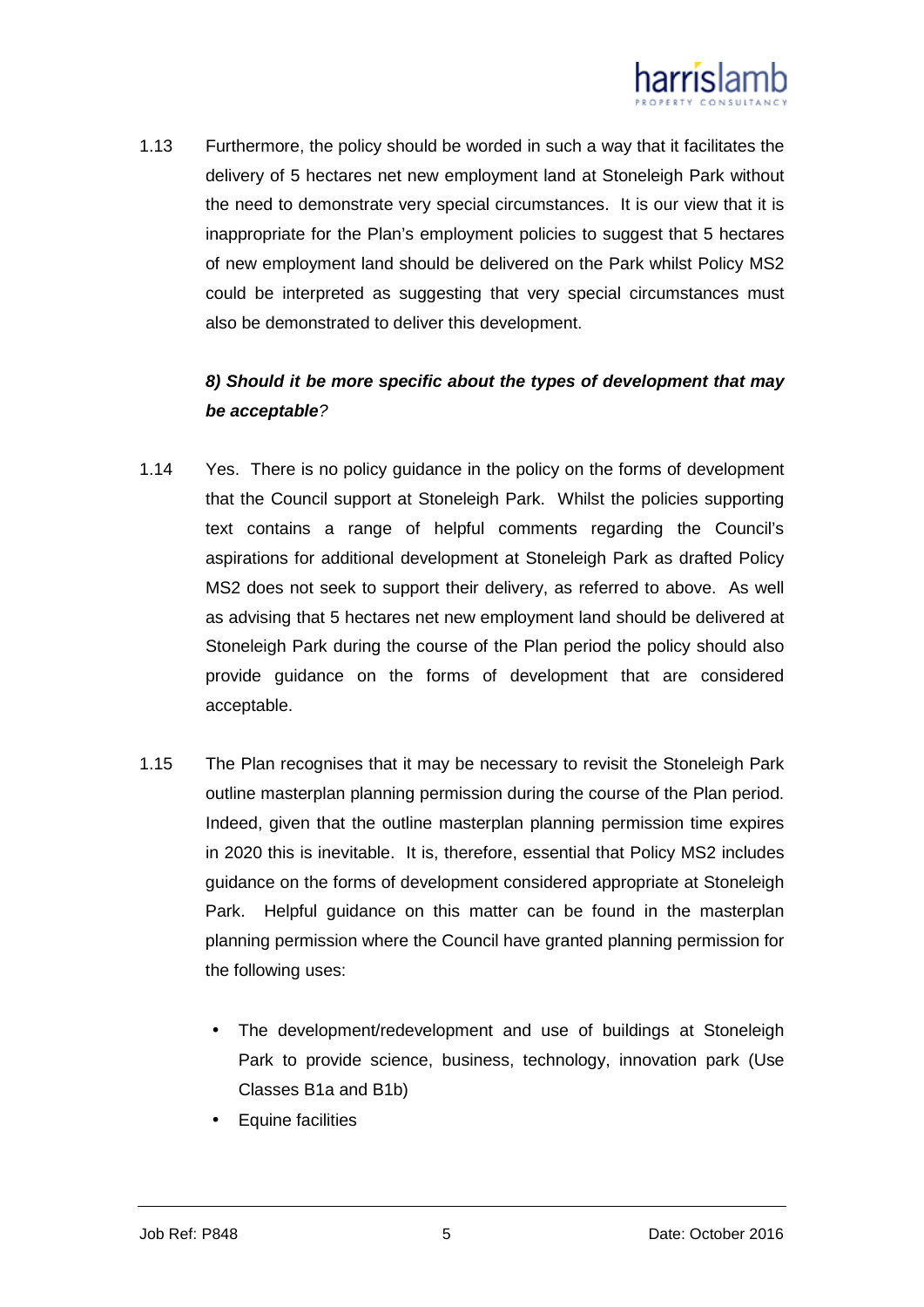

- Livestock and agricultural facilities  $\mathcal{L}^{\pm}$
- Education and learning (Use Class D1)  $\mathcal{L}^{\text{max}}$
- Sustainability and energy  $\mathcal{L}^{\mathcal{L}}$
- Exhibition facilities i.
- **Showgrounds**
- Hotel and conference facilities (Use Class C1/D1)  $\mathbf{r} = \mathbf{r}$
- Animal husbandry and animal hospital
- A visitor centre  $\mathcal{L}^{\mathcal{A}}$
- Camping facilities
- Other ancillary uses and activities including retail, leisure and catering, parking, services and landscaping
- 1.16 It is our view that Policy MS2 should confirm that these forms of development are appropriate within the Park to add clarity to a range of uses the Council will support through any future planning application.

### *9) Should the sites be removed from the Green Belt and allocated for development?*

- 1.17 It would be helpful to remove Stoneleigh Park from the Green Belt to assist the Council's stated development aspirations for the Park. The emerging Plan makes it clear that it is expected to deliver a significant quantum of new employment land during the course of the plan period. However, as drafted Policy MS2 restricts this due to its approach. Given that there is an expectation of development it seems entirely sensible to remove Stoneleigh Park from the Green Belt to allow for additional development to take place. Safeguards can be put in place through a new policy guiding the development of Stoneleigh Park to protect the local environment, including listed buildings and the local landscape.
- 1.18 In this regard it should be noted that Stoneleigh Park plays a limited role in supporting any of the 5 purposes of Green Belt land that are identified by paragraph 80 of the Framework, as detailed below: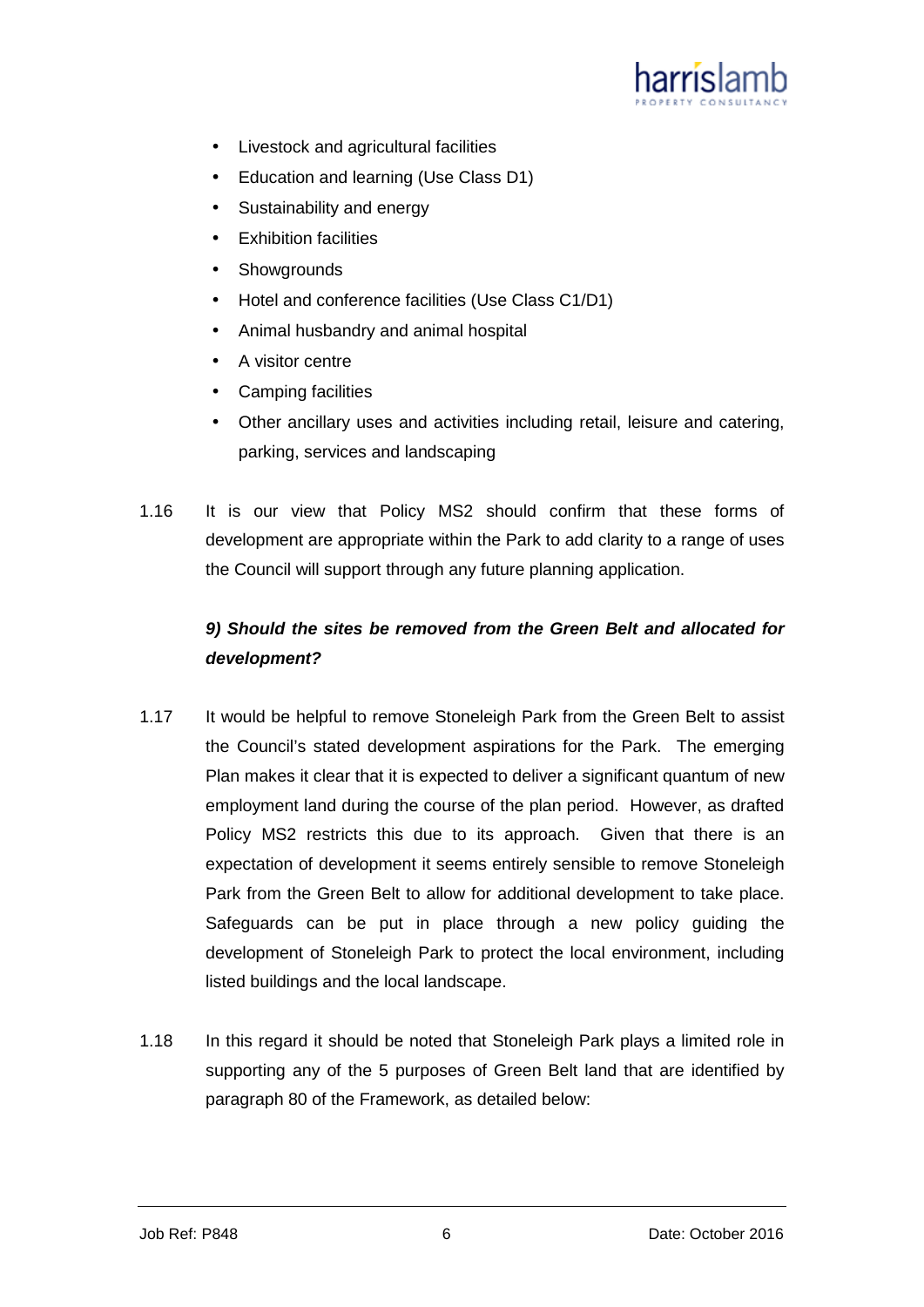

- *To check the unrestricted sprawl of large built up areas* The Park does not check the unrestricted sprawl of large built up areas. It is detached from any large built up area.
- *To prevent neighbouring towns merging into one another* The Park does not prevent neighbouring towns merging into one another.
- *To assist in safeguarding the countryside from encroachment -* There is already significant development across the Park and further additional development is expected. The Park does not, therefore, safeguard the countryside from encroachment to any real degree.
- *To preserve the setting and special character of historic towns -* Development at Stoneleigh Park will not adversely impact on the setting and special character of historic towns.
- *To assist in urban regeneration by encouraging the recycling of derelict and other urban land* - The Park does not assist in urban regeneration. The Park is brownfield side in accordance with the definition of previously developed land set out in th Framework. In addition, the emerging Plan requires development to take place at Stoneleigh Park to meet the overall employment requirement.
- 1.19 It is our view that the limited role the Park plays as Green Belt land and the recognition that additional development is required at Stoneleigh Park to meet the Plan's employment requirement coupled with the outline masterplan planning permission that allows for significant new development constitutes exceptional circumstances that warrant the removal of the Park from the Green Belt in accordance with the requirements of paragraph 82 of the Framework.

*10) Is the boundary for the Former Honiley Airfield site appropriate, should the site be extended to include the test track?*

*11) Are the potential implications of the HS2 route for the Stoneleigh Park site adequately taken into account?*

*-*